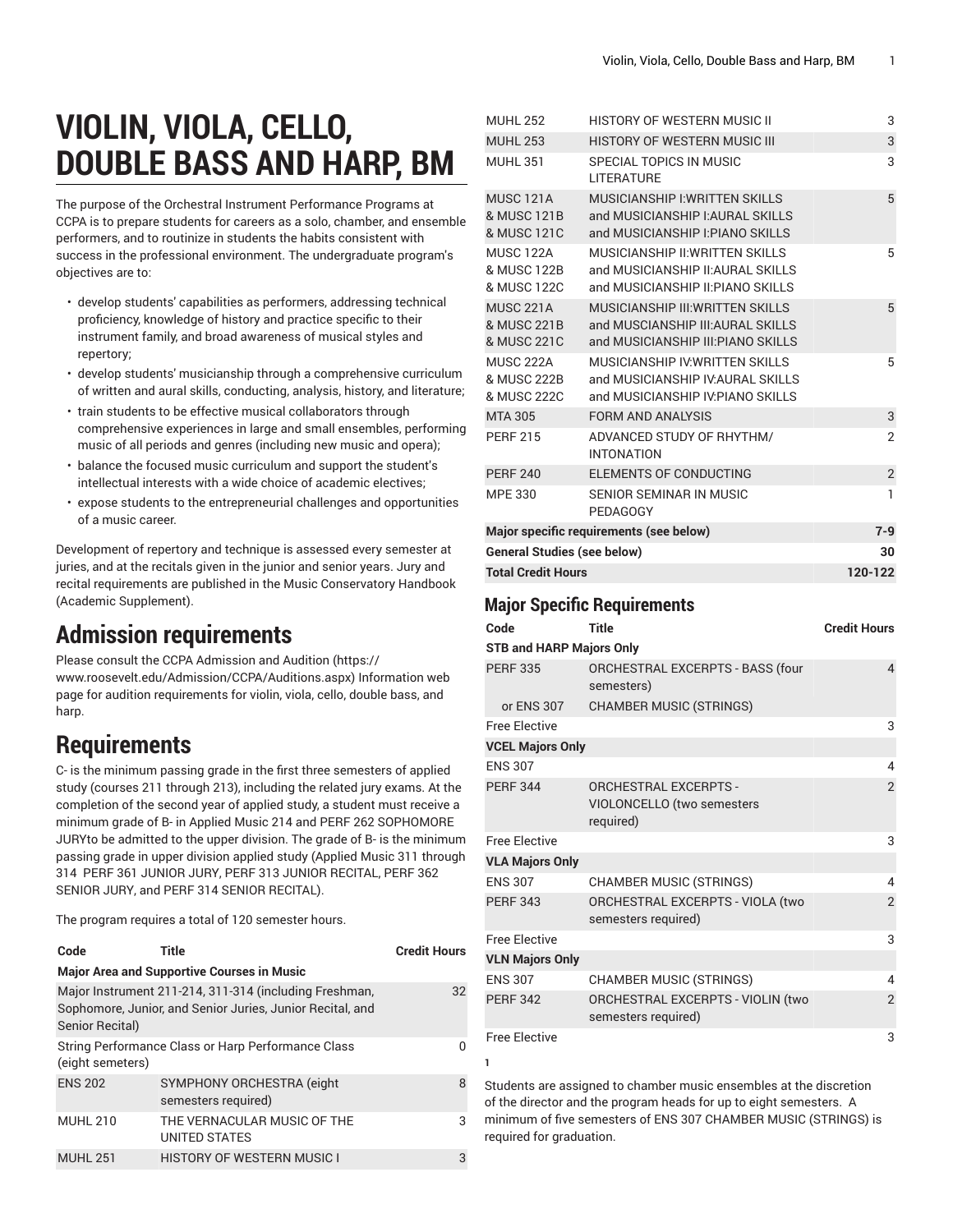### **General Studies**

| Code                      | Title                                          | <b>Credit Hours</b> |
|---------------------------|------------------------------------------------|---------------------|
| <b>ARTL 101</b>           | THE PROFESSIONAL MUSICIAN IN<br><b>SOCIETY</b> | 3                   |
| <b>COMMUNICATION</b>      |                                                | 9                   |
|                           | ENG 101, ENG 102, and one other                |                     |
|                           | HUMANITIES/FINE AND PERFORMING ARTS            | q                   |
|                           | Foreign language recommended                   |                     |
| <b>MATH OR SCIENCE</b>    |                                                | 3                   |
| SOCIAL SCIENCE            |                                                | 6                   |
| <b>Total Credit Hours</b> |                                                | 30                  |

Your degree map is a general guide suggesting courses to complete each term on the academic pathway to your degree. It is based on the most current scheduling information from your academic program. Your program's degree map is reviewed annually and updated as schedules change (although you retain the same course requirements as long as you are continuously enrolled in your degree program).

Always work closely with your academic advisor to understand curriculum requirements and scheduling, as each student's academic plan can look slightly different.

#### **Year 1 Fall Credit Hours Spring Credit Hours** STB 211 3 STB 212 3 PERF 261 1 PERF 261 1 PERF 380 0 PERF 380 0 MUSC 121A 2 MUSC 122A 2 MUSC 121B 1 MUSC 122B 1 MUSC 121C 2 MUSC 122C 2 ENS 211 1 ENS 211 1 ENS 211 ARTL 101 3 ENG 102 ENG 101 3 General Studies 3

16 16

| Year 2                 |                     |                   |                     |                |
|------------------------|---------------------|-------------------|---------------------|----------------|
| Fall                   | <b>Credit Hours</b> | Spring            | <b>Credit Hours</b> |                |
| <b>STB 213</b>         |                     | 3 STB 214         |                     | 3              |
| <b>PERF 262</b>        |                     | 1 PERF 262        |                     | 1              |
| <b>PERF 380</b>        |                     | 0 PERF 380        |                     | $\mathbf{0}$   |
| <b>MUSC 221A</b>       |                     | 2 MUSC 222A       |                     | $\overline{2}$ |
| <b>MUSC 221B</b>       |                     | 1 MUSC 222B       |                     | 1              |
| <b>MUSC 221C</b>       |                     | 2 MUSC 222C       |                     | $\overline{2}$ |
| <b>MUHL 210</b>        |                     | 3 MUHL 251        |                     | 3              |
| <b>ENS 211</b>         |                     | 1 ENS 211         |                     | $\mathbf{1}$   |
| <b>General Studies</b> |                     | 3 General Studies |                     | 3              |
|                        |                     | 16                |                     | 16             |
| Year 3                 |                     |                   |                     |                |
| Fall                   | <b>Credit Hours</b> | Spring            | <b>Credit Hours</b> |                |
| <b>STB 311</b>         |                     | 3 STB 312         |                     | 3              |
| <b>PERF 361</b>        |                     | 1 PERF 313        |                     | 1              |
| <b>PERF 380</b>        |                     | 0 PERF 380        |                     | 0              |
| <b>ENS 211</b>         |                     | 1 ENS 211         |                     | 1              |
| MUHI 252               |                     | 3 MUHI 253        |                     | 3              |

| <b>PERF 335</b>        |                     | 1 PERF 335        |                     | 1        |
|------------------------|---------------------|-------------------|---------------------|----------|
| <b>PERF 215</b>        |                     | 2 MTA 305         |                     | 3        |
| <b>General Studies</b> |                     | 3 General Studies |                     | 3        |
|                        |                     | 14                |                     | 15       |
| Year 4                 |                     |                   |                     |          |
| Fall                   | <b>Credit Hours</b> | <b>Spring</b>     | <b>Credit Hours</b> |          |
| <b>STB 313</b>         |                     | 3 STB 314         |                     | 3        |
| <b>PERF 362</b>        |                     | 1 PERF 314        |                     | 1        |
| <b>PERF 380</b>        |                     | 0 PERF 380        |                     | $\Omega$ |
| <b>ENS 211</b>         |                     | 1 ENS 211         |                     | 1        |
| <b>PERF 240</b>        |                     | 2 MPE 330         |                     | 1        |
| <b>PERF 335</b>        |                     | 1 PERF 335        |                     | 1        |
| Academic<br>Elective   |                     | 3 MUHL 351        |                     | 3        |
| <b>Free Elective</b>   |                     | 3 General Studies |                     | 3        |
|                        |                     | 14                |                     | 13       |

Total Credit Hours 120

Your degree map is a general guide suggesting courses to complete each term on the academic pathway to your degree. It is based on the most current scheduling information from your academic program. Your program's degree map is reviewed annually and updated as schedules change (although you retain the same course requirements as long as you are continuously enrolled in your degree program).

Always work closely with your academic advisor to understand curriculum requirements and scheduling, as each student's academic plan can look slightly different.

#### **Year 1**

| Fall                   | <b>Credit Hours</b> | <b>Spring</b>     | <b>Credit Hours</b> |                |
|------------------------|---------------------|-------------------|---------------------|----------------|
| <b>HARP 211</b>        |                     | 3 HARP 212        |                     | 3              |
| <b>PERF 261</b>        |                     | 1 PERF 261        |                     | $\mathbf{1}$   |
| <b>HARP 300</b>        |                     | 0 HARP 300        |                     | 0              |
| <b>PERF 380</b>        |                     | 0 PERF 380        |                     | $\overline{0}$ |
| <b>MUSC 121A</b>       |                     | 2 MUSC 122A       |                     | $\overline{2}$ |
| <b>MUSC 121B</b>       |                     | 1 MUSC 122B       |                     | $\mathbf{1}$   |
| <b>MUSC 121C</b>       |                     | 2 MUSC 122C       |                     | $\overline{2}$ |
| <b>ENS 211</b>         |                     | 1 ENS 211         |                     | $\mathbf{1}$   |
| <b>ARTL 101</b>        |                     | 3 ENG 102         |                     | 3              |
| <b>ENG 101</b>         |                     | 3 General Studies |                     | 3              |
|                        |                     | 16                |                     | 16             |
| Year <sub>2</sub>      |                     |                   |                     |                |
| Fall                   | <b>Credit Hours</b> | <b>Spring</b>     | <b>Credit Hours</b> |                |
| <b>HARP 213</b>        |                     | 3 HARP 214        |                     | 3              |
| <b>PERF 262</b>        |                     | 1 PERF 262        |                     | $\mathbf{1}$   |
| <b>HARP 300</b>        |                     | 0 HARP 300        |                     | 0              |
| <b>PERF 380</b>        |                     | 0 PERF 380        |                     | $\overline{0}$ |
| <b>MUSC 221A</b>       |                     | 2 MUSC 222A       |                     | 2              |
| <b>MUSC 221B</b>       |                     | 1 MUSC 222B       |                     | $\mathbf{1}$   |
| <b>MUSC 221C</b>       |                     | 2 MUSC 222C       |                     | $\overline{2}$ |
| <b>MUHL 210</b>        |                     | 3 MUHL 251        |                     | 3              |
| <b>ENS 211</b>         |                     | 1 ENS 211         |                     | 1              |
| <b>General Studies</b> |                     | 3 General Studies |                     | 3              |
|                        |                     | 16                |                     | 16             |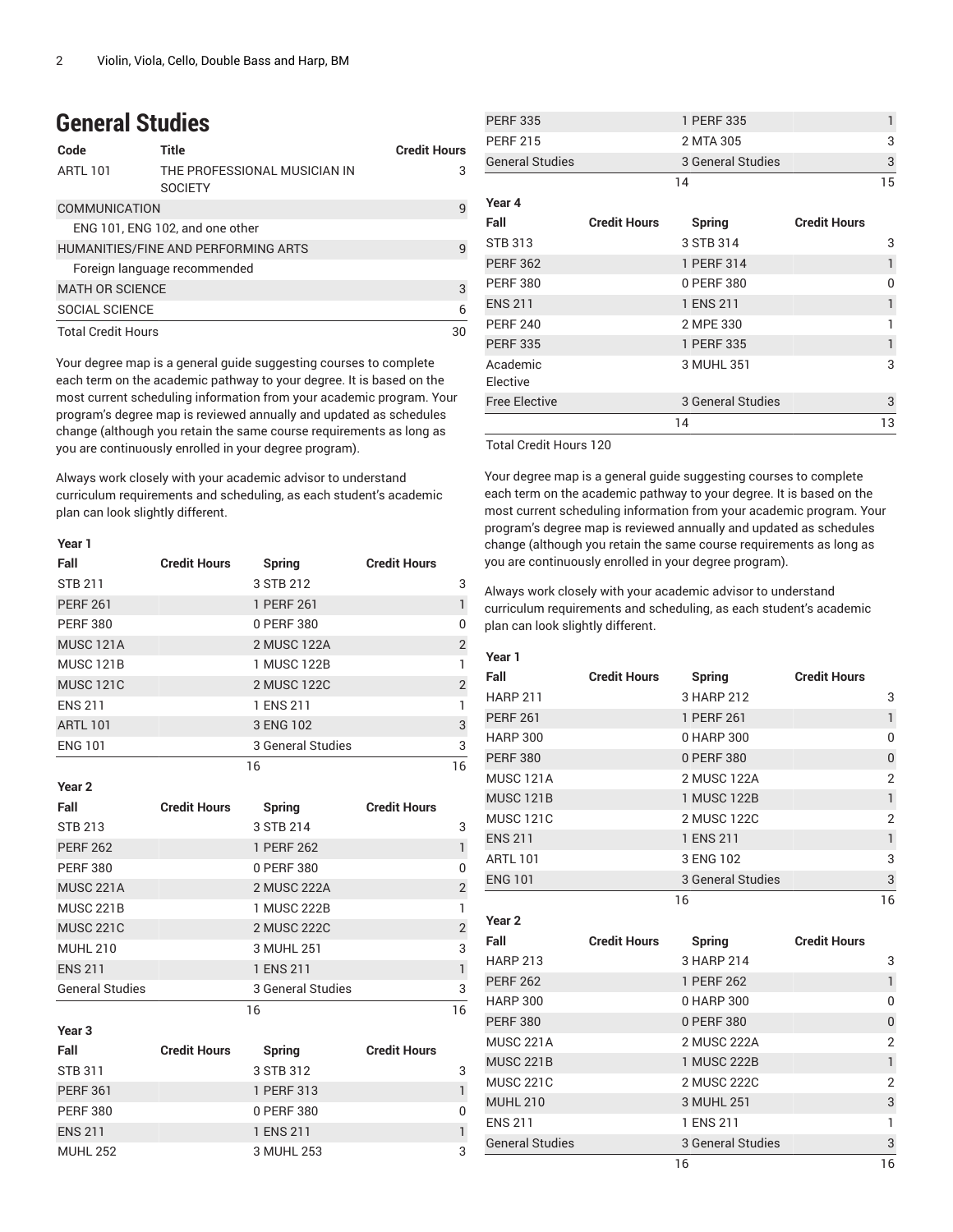| Year 3                 |                     |                   |                     |          |
|------------------------|---------------------|-------------------|---------------------|----------|
| Fall                   | <b>Credit Hours</b> | Spring            | <b>Credit Hours</b> |          |
| <b>HARP 311</b>        |                     | 3 HARP 312        |                     | 3        |
| <b>PERF 361</b>        |                     | 1 PERF 313        |                     | 1        |
| <b>HARP 300</b>        |                     | 0 HARP 300        |                     | 0        |
| <b>PERF 380</b>        |                     | 0 PERF 380        |                     | $\Omega$ |
| <b>ENS 211</b>         |                     | 1 ENS 211         |                     | 1        |
| <b>ENS 307</b>         |                     | 1 ENS 307         |                     |          |
| <b>MUHL 252</b>        |                     | 3 MUHL 253        |                     | 3        |
| <b>PERF 215</b>        |                     | 2 MTA 305         |                     | 3        |
| <b>General Studies</b> |                     | 3 General Studies |                     | 3        |
|                        |                     | 14                |                     | 15       |

**Year 4**

| ד ושטו               |                     |                   |                     |    |
|----------------------|---------------------|-------------------|---------------------|----|
| Fall                 | <b>Credit Hours</b> | Spring            | <b>Credit Hours</b> |    |
| <b>HARP 313</b>      |                     | 3 HARP 314        |                     | 3  |
| <b>PERF 362</b>      |                     | 1 PERF 314        |                     |    |
| <b>HARP 300</b>      |                     | 0 HARP 300        |                     | O  |
| <b>PERF 380</b>      |                     | 0 PERF 380        |                     | 0  |
| <b>ENS 211</b>       |                     | 1 ENS 211         |                     |    |
| <b>ENS 307</b>       |                     | 1 ENS 307         |                     |    |
| <b>PERF 240</b>      |                     | 2 MPE 330         |                     |    |
| Academic<br>Elective |                     | 3 MUHL 351        |                     | 3  |
| <b>Free Elective</b> |                     | 3 General Studies |                     | 3  |
|                      |                     | 14                |                     | 13 |

Total Credit Hours 120

Your degree map is a general guide suggesting courses to complete each term on the academic pathway to your degree. It is based on the most current scheduling information from your academic program. Your program's degree map is reviewed annually and updated as schedules change (although you retain the same course requirements as long as you are continuously enrolled in your degree program).

Always work closely with your academic advisor to understand curriculum requirements and scheduling, as each student's academic plan can look slightly different.

#### **Year 1**

| Fall                           | <b>Credit Hours</b> | Spring                           | <b>Credit Hours</b> |                |
|--------------------------------|---------------------|----------------------------------|---------------------|----------------|
| Applied 211 <sup>1, 2, 3</sup> |                     | 3 Applied 212 <sup>1, 2, 3</sup> |                     | 3              |
| <b>PERF 261</b>                |                     | 1 PERF 261                       |                     | $\mathbf{1}$   |
| <b>PERF 380</b>                |                     | 0 PERF 380                       |                     | 0              |
| <b>MUSC 121A</b>               |                     | 2 MUSC 122A                      |                     | $\overline{2}$ |
| MUSC 121B                      |                     | 1 MUSC 122B                      |                     | 1              |
| <b>MUSC 121C</b>               |                     | 2 MUSC 122C                      |                     | $\overline{2}$ |
| <b>ENS 202</b>                 |                     | 1 ENS 202                        |                     | 1              |
| <b>ARTL 101</b>                |                     | 3 ENG 102                        |                     | 3              |
| <b>ENG 101</b>                 |                     | 3 General Studies                |                     | 3              |
|                                |                     | 16                               |                     | 16             |
| Year <sub>2</sub>              |                     |                                  |                     |                |
| Fall                           | <b>Credit Hours</b> | Spring                           | <b>Credit Hours</b> |                |
| Applied 213 <sup>1, 2, 3</sup> |                     | 3 Applied $214^{1, 2, 3}$        |                     | 3              |
| <b>PERF 262</b>                |                     | 1 PERF 262                       |                     | 1              |
| PFRF 380                       |                     | 0 PFRF 380                       |                     | U              |

| <b>MUSC 221A</b>               |                     |    | 2 MUSC 222A                      |                     | $\overline{2}$ |
|--------------------------------|---------------------|----|----------------------------------|---------------------|----------------|
| <b>MUSC 221B</b>               |                     |    | 1 MUSC 222B                      |                     | $\mathbf{1}$   |
| <b>MUSC 221C</b>               |                     |    | 2 MUSC 222C                      |                     | $\overline{2}$ |
| <b>MUHL 210</b>                |                     |    | 3 MUHL 251                       |                     | 3              |
| <b>ENS 202</b>                 |                     |    | 1 ENS 202                        |                     | $\mathbf{1}$   |
| <b>General Studies</b>         |                     |    | 3 General Studies                |                     | 3              |
|                                |                     | 16 |                                  |                     | 16             |
| Year <sub>3</sub>              |                     |    |                                  |                     |                |
| Fall                           | <b>Credit Hours</b> |    | <b>Spring</b>                    | <b>Credit Hours</b> |                |
| Applied 311 <sup>1, 2, 3</sup> |                     |    | 3 Applied $312^{1, 2, 3}$        |                     | 3              |
| <b>PERF 361</b>                |                     |    | 1 PERF 313                       |                     | $\mathbf{1}$   |
| <b>PERF 380</b>                |                     |    | 0 PERF 380                       |                     | 0              |
| <b>ENS 202</b>                 |                     |    | 1 ENS 202                        |                     | $\mathbf{1}$   |
| <b>ENS 307</b>                 |                     |    | 1 ENS 307                        |                     | 1              |
| <b>MUHL 252</b>                |                     |    | 3 MUHL 253                       |                     | 3              |
| <b>PERF 215</b>                |                     |    | 2 MTA 305                        |                     | 3              |
| PERF 342, 343, or<br>$344^{4}$ |                     |    | 1 General Studies                |                     | 3              |
| <b>General Studies</b>         |                     | 3  |                                  |                     |                |
|                                |                     | 15 |                                  |                     | 15             |
| Year 4                         |                     |    |                                  |                     |                |
| Fall                           | <b>Credit Hours</b> |    | Spring                           | <b>Credit Hours</b> |                |
| Applied 313 <sup>1, 2, 3</sup> |                     |    | 3 Applied 314 <sup>1, 2, 3</sup> |                     | 3              |
| <b>PERF 362</b>                |                     |    | 1 PERF 314                       |                     | $\mathbf{1}$   |
| <b>PERF 380</b>                |                     |    | 0 PERF 380                       |                     | 0              |
| <b>ENS 202</b>                 |                     |    | 1 ENS 202                        |                     | $\mathbf{1}$   |
| <b>ENS 307</b>                 |                     |    | 1 ENS 307                        |                     | 1              |
| PERF 342, 343, or<br>$344^{4}$ |                     |    | 1 MUHL 351                       |                     | 3              |

PERF 240 2 MPE 330 2 MPE 340 1 General Studies 3 General Studies 3 Free Elective 3 15 13

Total Credit Hours 122

**1**

**2**

**3**

Viola Majors take VLA 211 VIOLA (MAJOR) and VLA 212 VIOLA (MAJOR) for Year 1. VLA 213 VIOLA (MAJOR) and VLA 214 VIOLA (MAJOR) for Year 2. VLA 311 VIOLA (MAJOR) and VLA 312 VIOLA (MAJOR) for Year 3. VLA 313 VIOLA (MAJOR) and VLA 314 VIOLA (MAJOR) for Year 4.

Violin Majors take VLN 211 VIOLIN (MAJOR) and VLN 212 VIOLIN (MAJOR) for Year 1.VLN 213 VIOLIN (MAJOR) and VLN 214 VIOLIN (MAJOR) for Year 2. VLN 311 VIOLIN (MAJOR) and VLN 312 VIOLIN (MAJOR) for Year 3. VLN 313 VIOLIN (MAJOR) and VLN 314 VIOLIN (MAJOR) for Year 4.

Violoncello Majors take VCEL 211 VIOLONCELLO (MAJOR) and VCEL 212 VIOLONCELLO (MAJOR) for Year 1. VCEL 213 VIOLONCELLO (MAJOR) and VCEL 214 VIOLONCELLO (MAJOR) for Year 2. VCEL 311 VIOLONCELLO (MAJOR) and VCEL 312 VIOLONCELLO (MAJOR) for Year 3. VCEL 313 VIOLONCELLO (MAJOR) and VCEL 314 VIOLONCELLO (MAJOR) for Year 4.